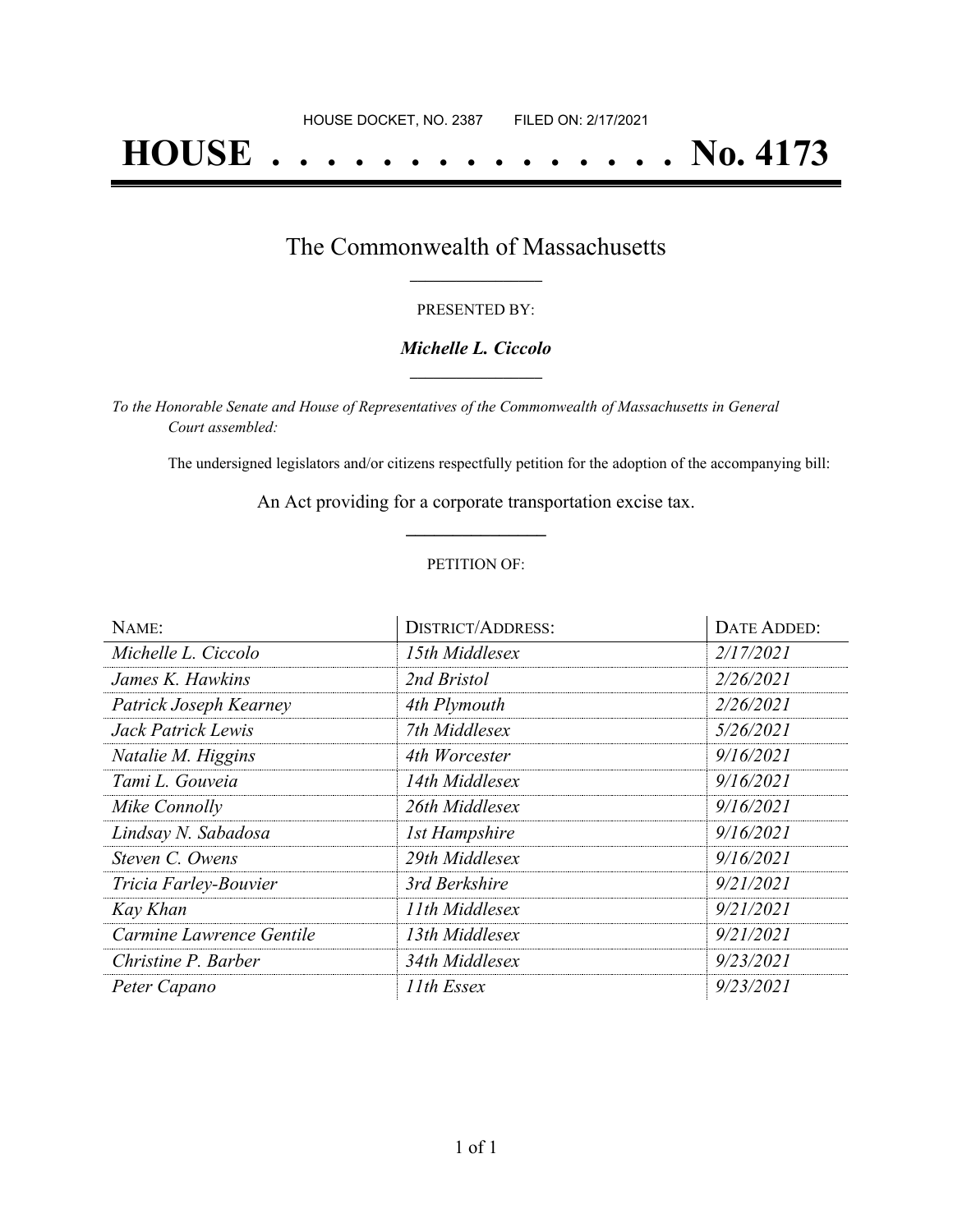## **HOUSE . . . . . . . . . . . . . . . No. 4173**

By Ms. Ciccolo of Lexington, a petition (accompanied by bill, House, No. 4173) of Michelle L. Ciccolo and others relative to providing for a transportation excise tax to be paid by certain employers. Revenue.

## The Commonwealth of Massachusetts

**In the One Hundred and Ninety-Second General Court (2021-2022) \_\_\_\_\_\_\_\_\_\_\_\_\_\_\_**

**\_\_\_\_\_\_\_\_\_\_\_\_\_\_\_**

An Act providing for a corporate transportation excise tax.

Be it enacted by the Senate and House of Representatives in General Court assembled, and by the authority *of the same, as follows:*

| $\mathbf{1}$   | SECTION 1. The General Laws are hereby amended by inserting after chapter 63B the           |
|----------------|---------------------------------------------------------------------------------------------|
| 2              | following chapter:-                                                                         |
| 3              | <b>CHAPTER 63D.</b>                                                                         |
| $\overline{4}$ | TRANSPORTATION EXCISE TAX FOR CORPORATIONS                                                  |
| 5              | Section 1. As used in this chapter, the following terms shall, unless the context clearly   |
| 6              | appears otherwise, have the following meanings:                                             |
| $\overline{7}$ | "Department", the department of revenue.                                                    |
| 8              | "Disregarded entity", an entity that is disregarded as a separate entity from its owner for |
| 9              | federal income tax purposes.                                                                |
|                |                                                                                             |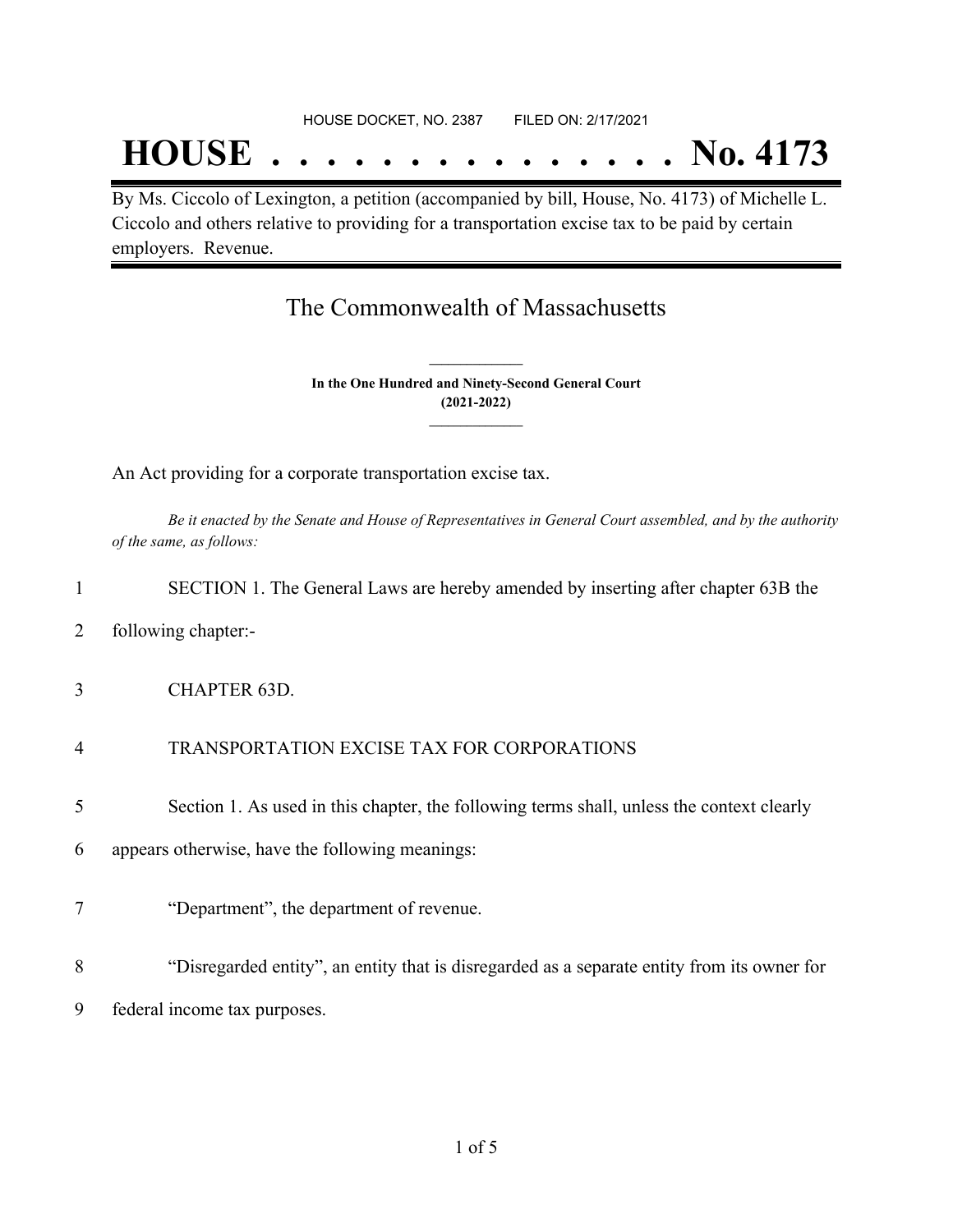| 10 | "Employee", a person defined in clause (h) of section 1 of chapter 151A; provided that an       |
|----|-------------------------------------------------------------------------------------------------|
| 11 | employee shall include a person who physically commutes to an employer's location in            |
| 12 | Massachusetts regardless of residence and a person who resides in Massachusetts and works for   |
| 13 | an employer with a physical presence in Massachusetts.                                          |
| 14 | "Employer", a business corporation, non-governmental employer, partnership or                   |
| 15 | disregarded entity.                                                                             |
| 16 | Section 2. Every employer shall pay, on account of each calendar year, the transportation       |
| 17 | excise tax provided in this chapter.                                                            |
| 18 | Section 3. (a) An employer who annually employs 50-99 employees in the                          |
| 19 | commonwealth shall pay an excise tax amount equal to the product of (i) the ratio of the        |
| 20 | employees of the employer to the total number of employees employed in the commonwealth         |
| 21 | from the aggregate of all employers owing excise tax under this section, multiplied by (ii) the |
| 22 | total excise tax amount under this section.                                                     |
| 23 | (b) The total excise tax amount from all employers under subsection (a) shall be                |
| 24 | \$3,826,170; such that in 2022 employers in this category shall pay approximately \$10 per      |
| 25 | employee, per year.                                                                             |
| 26 | Section 4. (a) An employer who annually employs 100-149 employees in the                        |
| 27 | commonwealth shall pay an excise tax amount equal to the product of (i) the ratio of the        |
| 28 | employees of the employer to the total number of employees employed in the commonwealth         |
| 29 | from the aggregate of all employers owing excise tax under this section, multiplied by (ii) the |
| 30 | total excise tax amount under this section.                                                     |
|    |                                                                                                 |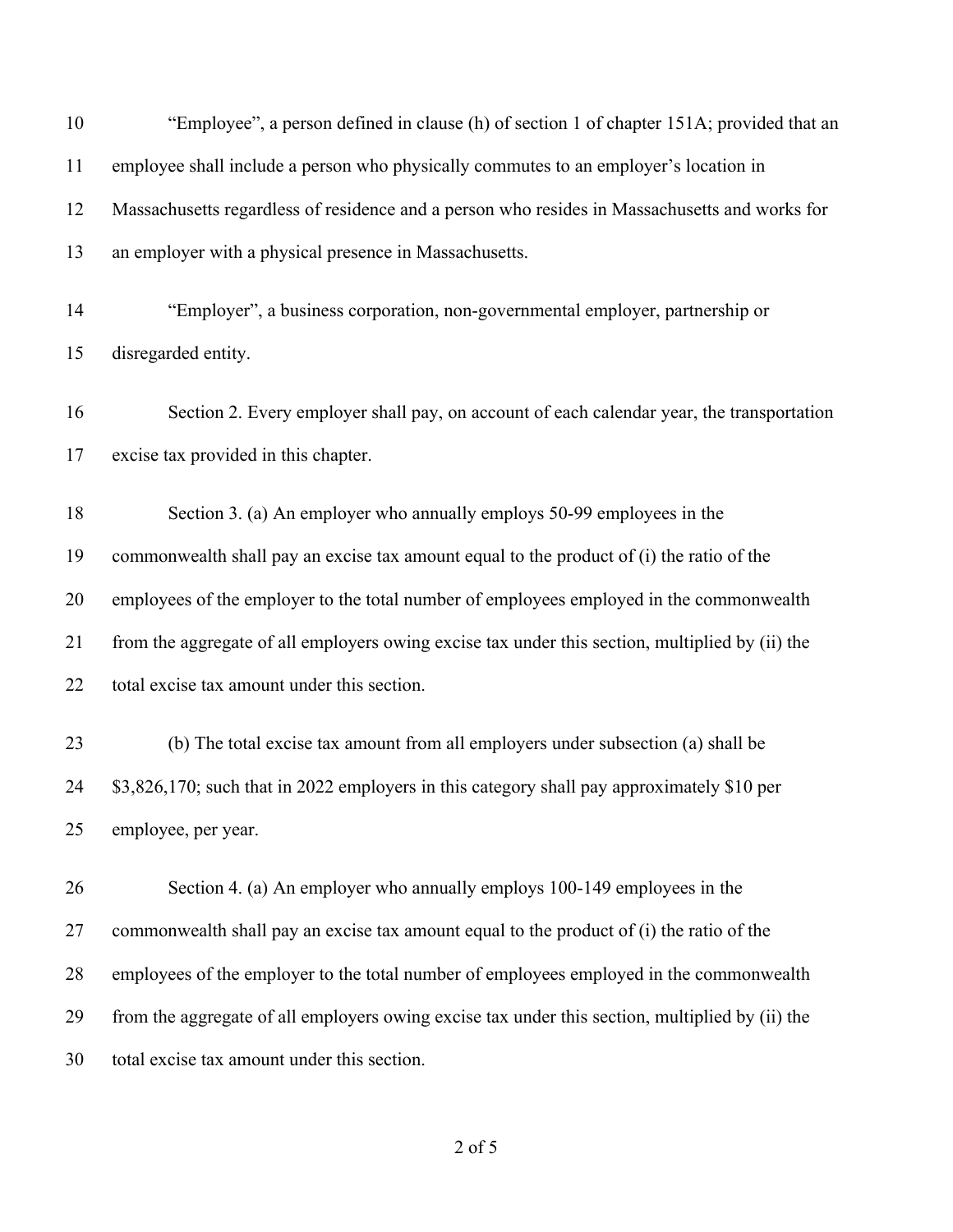(b) The total excise tax amount from all employers under subsection (a) shall be \$4,896,040; such that in 2022 employers in this category shall pay approximately \$20 per employee, per year.

 Section 5. (a) An employer who annually employs 150-249 employees in the commonwealth shall pay an excise tax amount equal to the product of (i) the ratio of the employees of the employer to the total number of employees employed in the commonwealth from the aggregate of all employers owing excise tax under this section, multiplied by (ii) the total excise tax amount under this section.

 (b) The total excise tax amount from all employers under subsection (a) shall be \$12,175,000; such that in 2022 employers in this category shall pay approximately \$40 per employee, per year.

 Section 6. (a) An employer who annually employs 250-499 employees in the commonwealth shall pay an excise tax amount equal to the product of (i) the ratio of the employees of the employer to the total number of employees employed in the commonwealth from the aggregate of all employers owing excise tax under this section, multiplied by (ii) the total excise tax amount under this section.

 (b) The total excise tax amount from all employers under subsection (a) shall be \$24,188,280; such that in 2022 employers in this category shall pay approximately \$60 per employee, per year.

 Section 7. (a) An employer who annually employs 500-999 in the commonwealth shall pay an excise tax amount equal to the product of (i) the ratio of the employees of the employer to the total number of employees employed in the commonwealth from the aggregate of all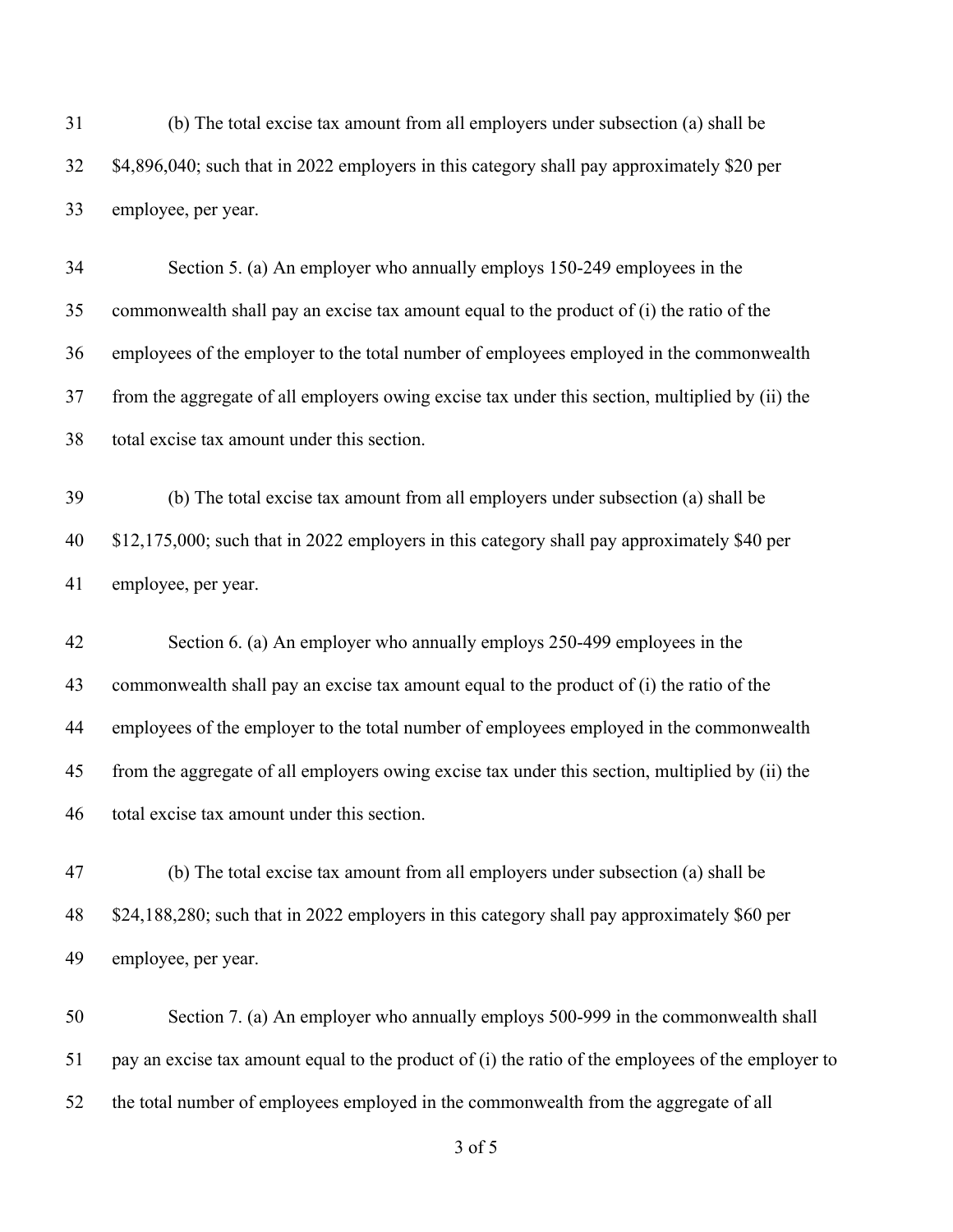employers owing excise tax under this section, multiplied by (ii) the total excise tax amount under this section.

 (b) The total excise tax amount from all employers under subsection (a) shall be \$33,148,160; such that in 2022 employers in this category shall pay approximately \$80 per employee, per year.

 Section 8. (a) An employer who annually employs 1,000 or more employees in the commonwealth shall pay an excise tax amount equal to the product of (i) the ratio of the employees of the employer to the total number of employees employed in the commonwealth

 from the aggregate of all employers owing excise tax under this section, multiplied by (ii) the total excise tax amount under this section.

 (b) The total excise tax amount from all employers under subsection (a) shall be \$161,466,000; such that in 2022 employers in this category shall pay approximately \$100 per employee, per year.

 Section 9. The total transportation excise tax assessment amount from all employers in this chapter shall not exceed \$250,000,000.

 Section 10. Annually, before October 1, the department, in consultation with the executive office of labor and workforce development, shall establish each liability of an employer to pay the excise tax.

 Section 11. Each employer shall remit the excise tax amount owed to the department in a form and manner determined by the department. The department shall deposit all such amounts